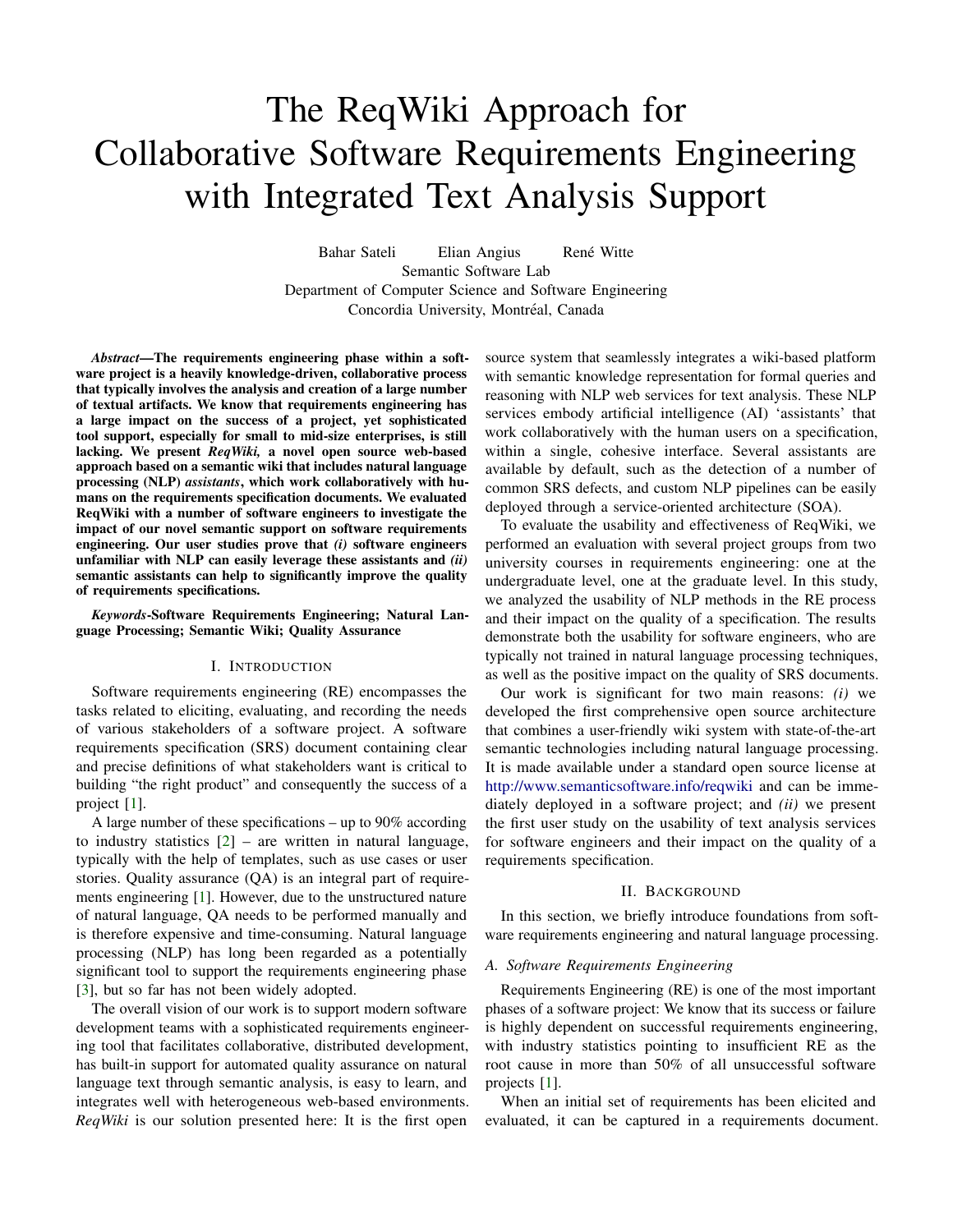

<span id="page-1-0"></span>Fig. 1. ReqWiki multi-tier system architecture overview: user interface, semantic wiki system, and Semantic Assistants server for NLP services

Natural language (NL) specifications continue to be the most commonly used form (as opposed to formal models, based on a logical framework), accounting for up to 90% of all specifications [\[2\]](#page-9-1). However, natural language specifications are prone to a number of errors and flaws, in particular due to the ambiguity inherent in natural language [\[1\]](#page-9-0). This is partially addressed by adopting particular templates and writing styles, such as *use cases* or *user stories*. Use cases [\[4\]](#page-9-3) have become one of the most widely used forms of requirements specification. Writing good use cases requires an understanding of their core concepts (actors, goals, scenarios, etc.), as well as associated writing rules [\[5\]](#page-9-4).

However, defects are still frequent and the cost of finding and fixing them increases from each engineering stage to the next (requirements, design, implementation, testing, deployment, maintenance) [\[5\]](#page-9-4). This is addressed by requirements quality assurance (QA), also known as requirements validation [\[1\]](#page-9-0). The goal of QA is to verify the requirements artifacts produced during elicitation, evaluation, and specification, both in terms of quality (do they follow documentation guidelines and templates, are they complete, free of defects, omissions, etc.) and objectives (do the requirements capture the stakeholders' actual needs and wishes).

While formal specifications can be readily verified with software tools, the quality analysis of natural language requirements has traditionally been performed manually, e.g., by inspections and review boards [\[1\]](#page-9-0). Below, we will highlight the most important quality assurance concepts and explain how and where NLP methods can contribute in the software requirements specification process.

# *B. Natural Language Processing*

Natural Language Processing (NLP) is a branch of computer science that employs various artificial intelligence techniques to process content written in natural language (NL). One of the applications of NLP is text mining, the process of deriving structured information from text. Developing text mining systems is facilitated through the use of frameworks, such as the *General Architecture for Text Engineering* (GATE) [\[6\]](#page-9-5). Using these frameworks, sophisticated text mining applications

can be developed, not only to derive patterns within the unstructured data, but also to enhance information management of a system by finding content based on meaning and context, using technologies from the domain of semantic computing.

Since requirements specifications are most commonly written in natural language, they have recently gained attention by researchers in the field of NLP [\[2\]](#page-9-1). For example, the work by Hussain et al. [\[7\]](#page-9-6) shows how ambiguity in SRS documents can be detected through a decision tree-based classifier; Gervasi and Zowghi discuss the detection of inconsistencies [\[8\]](#page-9-7); Sawyer et al. look at supporting concept recognition [\[9\]](#page-9-8); and Kof [\[3\]](#page-9-2) investigates the identification of goals and the construction of domain models from NL documents.

Within this work, we largely rely on existing off-the-shelf NLP components, with some customizations for RE. Our main contributions are *(i)* the seamless integration of these techniques into a wiki-based requirements development system; and *(ii)* investigating how software engineers and other end users, which are not necessarily familiar with NLP, can interact with these techniques in order to improve the quality of a SRS.

#### III. DESIGN

We now detail the requirements for our ReqWiki system and subsequently describe the design decisions and overall system architecture that we derived from these requirements (Fig. [1\)](#page-1-0).

#### *A. Requirements Analysis*

What precisely are the requirements for a RE environment, where users can benefit from semantic capabilities and NLP techniques?

Collaborative Environment (R1). In contemporary contexts, in particular global software development where stakeholders are spatially separated, a strong need exists for a collaborative tool that provides the means for asynchronous communication. Users must be able to author and edit requirements, with clear tracing of their changes in the system.

Consistency (R2). Due to the different backgrounds and perspectives of users, which include diverse groups such as non-technical stakeholders and system developers, as well as different terminologies used by different parties in an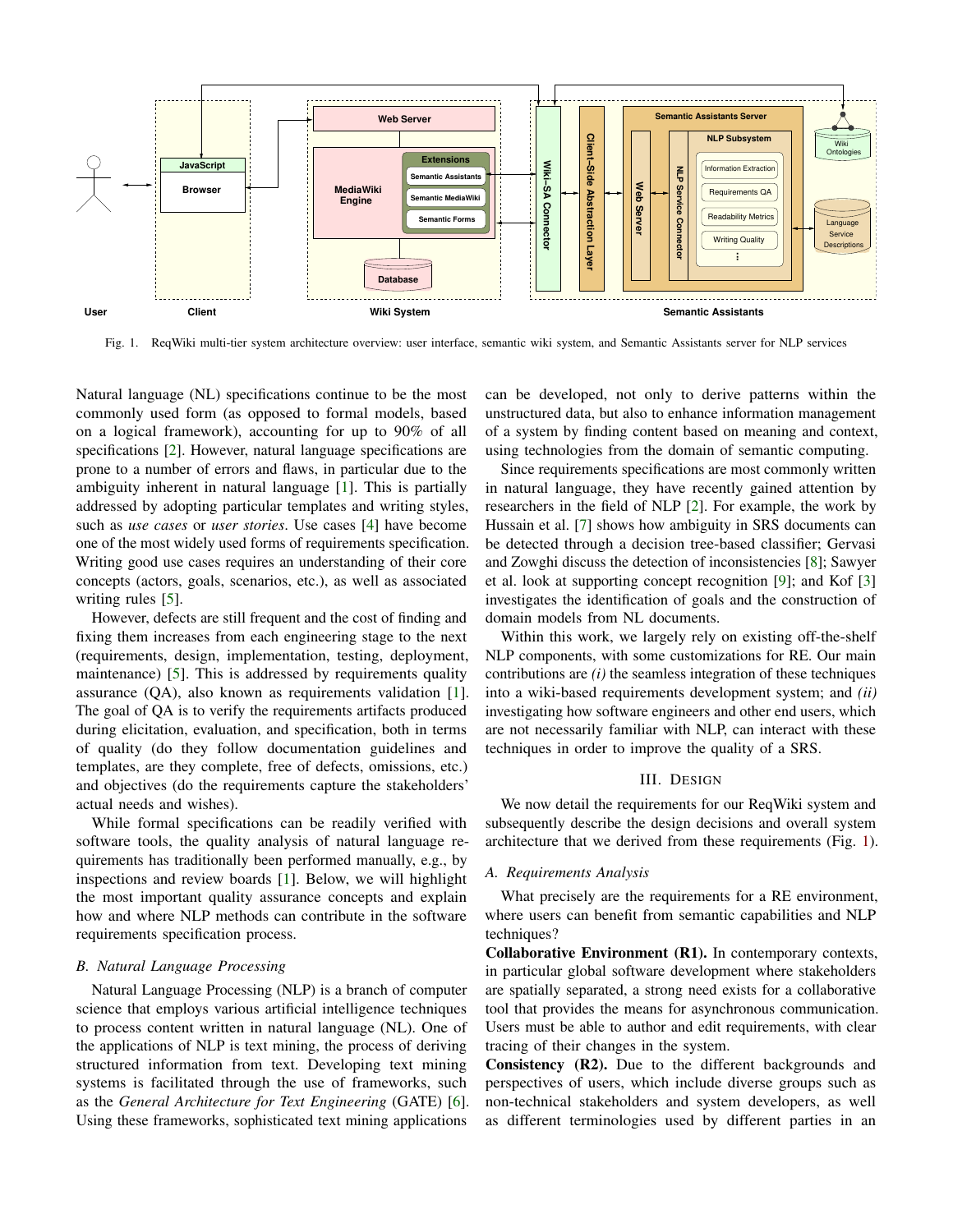

<span id="page-2-1"></span>Fig. 2. The ReqWiki ontology modeling the domain of Software Requirements Specifications (SRS)

RE process, the system must provide a consistent approach to unambiguously describe system concepts and their interrelationships.

Semantic Support (R3). In addition to supporting natural language for the SRS documents, the system shall provide the means to formally describe the SRS entities, both manually and in an automatic manner, in order to make them accessible to machines for automatic processing.

Quality Assurance (R4). Due to the inherent ambiguity and vagueness of natural language used in SRS documents, the system shall provide the users with the ability to perform automatic quality assessment on the documents' content to detect and correct defects.

Seamless Integration (R5). The integration of semantic and NLP capabilities in the system shall be seamless to end users and must not assume any background knowledge in NLP or semantic technologies.

Service Independence (R6). Users must be able to employ any arbitrary NLP service that is best suited for their context. This means that the system must allow various NLP services to be added to the system as needed.

Support for Standard Methodologies (R7). To conform to standard methodologies in RE, the system must be able to adapt itself to contain the artifacts pertinent to the selected underlying methodology, in particular the Unified Process (UP) [\[10\]](#page-9-9) and Use Case models [\[4\]](#page-9-3), [\[5\]](#page-9-4).

#### *B. ReqWiki Architecture*

A wide range of tools, ranging from conventional office suites to dedicated commercial tools, are used for requirements engineering purposes. Wikis, as an affordable, lightweight documentation platform have demonstrated their capabilities in distributed requirements elicitation [\[11\]](#page-9-10) and documentation [\[12\]](#page-9-11). We also adopted a wiki engine at the core of ReqWiki to provide a collaborative environment (R1) for SRS development. This brings a number of advantages, including wide acceptance among users, mainly due to its lightweight nature, ease of use, familiarity, and simple markup language [\[11\]](#page-9-10). Because a wiki system is essentially a web-based application, it is especially

suited for distributed RE environments, as it requires no special tools other than a web browser on the user's side.

However, unadorned wikis can not fulfill the additional requirements, in particular consistency management (R2), semantic support (R3), and natural language processing (R4, R5). For this, we add two more concepts, detailed below: a semantic data model and NLP web services. Fig. [1](#page-1-0) shows the complete system architecture, integrating a semantic wiki system with custom plug-ins (middle), as well as the Semantic Assistants NLP web services framework (right). The details of their integration are described in the implementation section below.

# *C. Semantic Model for SRS*

Ontologies provide for formal specifications of a shared conceptualization, consisting of vocabularies and relations: In the case of ReqWiki, our domain of discourse is requirements engineering. In order to ensure consistency (R2) and compliance with a standard methodology (R7), both within and between requirements artifacts, we formally model these artifacts (e.g., use cases in the UP), as well as their entities (e.g., actors, goals) and their inter-relationships using the web ontology language  $(OWL)$ .<sup>[1](#page-2-0)</sup> This formal model is particularly useful when using *semantic wikis*, which allow users to import formal ontologies to the wiki, and thereby connect unstructured textual descriptions with their corresponding entities. This provides in part for the required quality assurance (R4) through the semantic constraints modeled in the ontology; Additional quality assurance is provided through the NLP analysis services described below.

<span id="page-2-2"></span>*1) Ontological Formalization of SRS:* We discussed in our system-to-be requirements that a consistent understanding (R2) of the RE concepts and terminology is essential in an RE process. In ReqWiki, we formally model our system entities and their relationships by defining an ontology written in OWL. Our ReqWiki ontology (Fig. [2\)](#page-2-1) defines the main concepts in the unified process and use case methodology

<span id="page-2-0"></span><sup>1</sup>Web Ontology Language (OWL), <http://www.w3.org/2004/OWL/>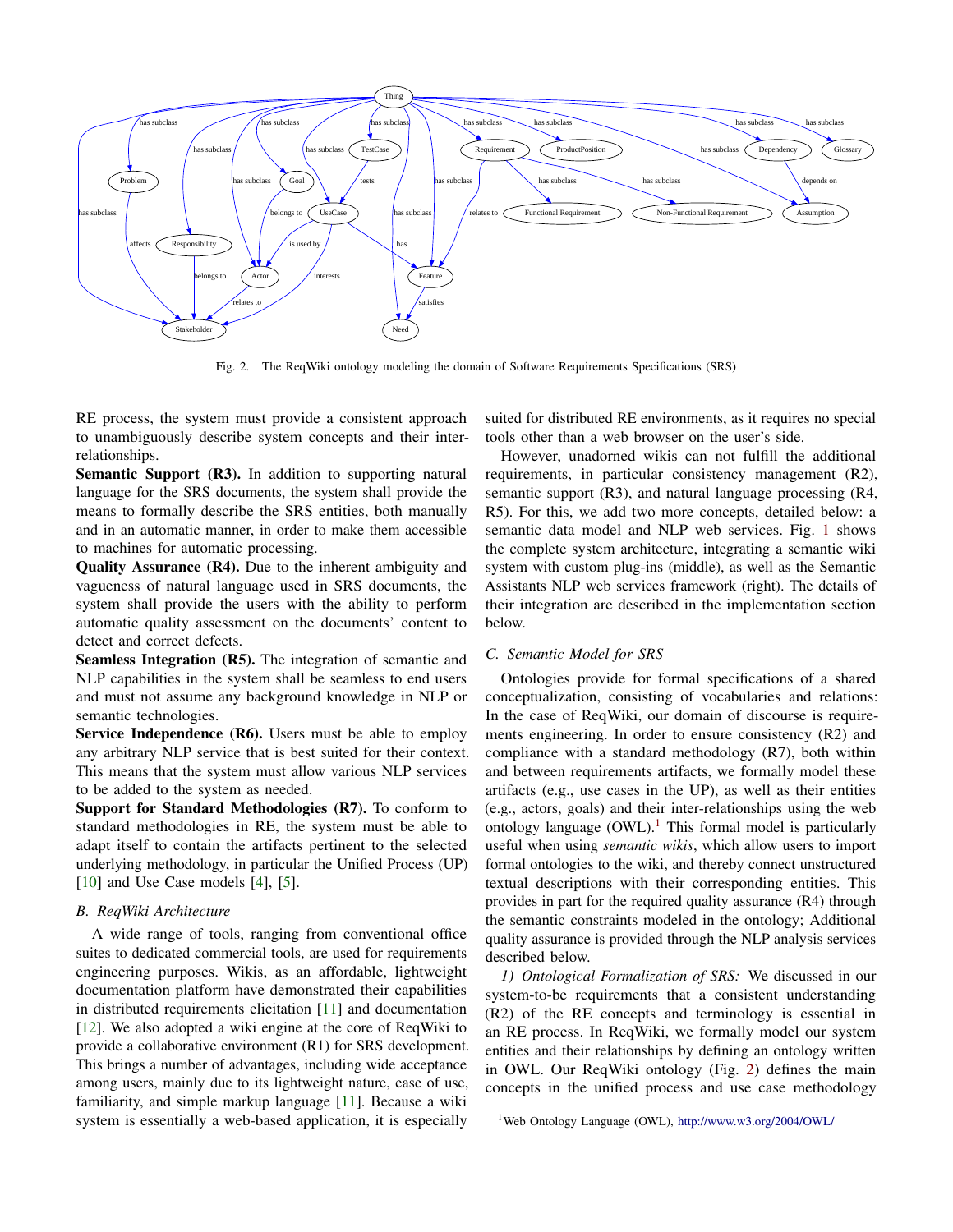

Fig. 3. The ReqWiki main user interface, integrating textual content, semantic knowledge, and access to NLP services

<span id="page-3-0"></span>for requirements engineering. This ontology provides a formal, semantic description of concepts stored in the wiki (e.g., actors, goals, use cases, test cases, features) and their relationships with each other. For example, we can now formally establish the relations between a *Use Case* and its *Actors*.

Once the content of a ReqWiki installation is enriched with semantic metadata, we can use this ontology to semantically *query* it, e.g., to retrieve a list of all actors in a wiki (R3): This is an important advantage of semantic approaches over standard wikis or textual documents, where a list of all actors, goals, or use cases in a SRS could only be manually curated, but not automatically generated and updated. In addition, reasoning capabilities can be added to the system to automatically detect inconsistencies and conflicts between entities.

<span id="page-3-1"></span>*2) Automatic Traceability:* Motivated by maintainability and liability project factors, *traceability* is the degree to which various software artifacts in a developing system are interrelated with each other [\[1\]](#page-9-0). In a collaborative and volatile environment such as RE, traceability ensures the rationale for all artifacts are properly accounted for towards building "the right product". Manually creating and updating these links, for example, with cross-references between documents, is highly time-consuming and error prone. Hence, we aim to automatically generate and update traceability links as far as possible. Additionally, it must be possible to reference requirements artifacts from those produced in subsequent phases, such as design and implementation. Relying on the populated ontology, ReqWiki

supports the automatic creation of three forms of traceability links: semantic links inside the wiki, query-based links, and revision links.

For the first type, semantic concepts defined in wiki pages are presented as hyperlinks, so that users can navigate to them and retrieve their corresponding content. When defining these semantic concepts, the forms themselves already constrain field input to existing (non-empty) ontology instances of the expected field type. Thus, this form of traceability enforces link correctness and simplifies verification and validation phases, since dead links and unlinkable artifacts are easily detectable.

For the second type, using the same semantic metadata in our ontology, we can insert in-line queries in wiki pages to create dynamic tables (e.g., use cases vs. actors) from the ontological metadata stored in a wiki (shown below).

A third form of traceability available in ReqWiki is its revision control capability that records page changes: This not only indicates which author changed what content at which times, but also allows reverting to previous revisions in case of erroneous modifications.

# *D. NLP Services for Requirements Engineering*

The second major component of our approach is the idea of NLP services that support users in developing the requirements specification. In accordance with R5, we aim to offer these analysis capabilities directly within our wiki, to avoid users having to switch to a different text mining application: This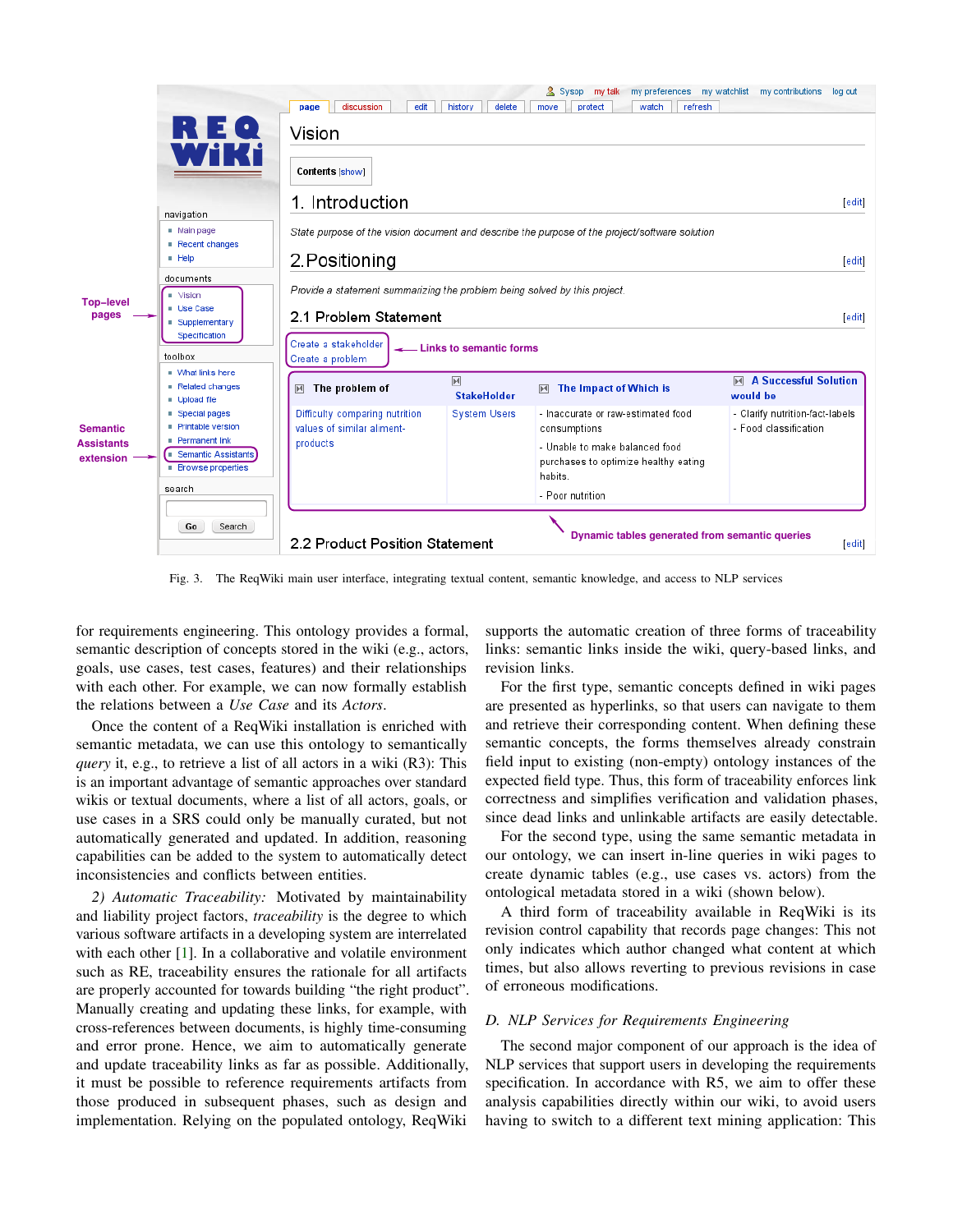

<span id="page-4-1"></span>Fig. 4. Example wiki Semantic Form (top) used to generate embedded RDF data (bottom)

integration is achieved through our Wiki-NLP architecture [\[13\]](#page-9-12).

Furthermore, we want to support setting up an installation with custom NLP services, e.g., for domain-specific analysis pipelines or custom (company or organization-specific) quality rules (R6). By developing a service-oriented architecture, new analysis services can be deployed and then dynamically discovered by the users. For this, we integrated the *Semantic Assistants* framework, which can broker any deployed NLP pipeline as a standard web service [\[14\]](#page-9-13). As described below, the wiki can then dynamically discover the available services and offer them to a user, or even execute them pro-actively.

The semantic NLP services also aid users in developing SRS by automatically annotating wiki pages with semantic metadata extracted from their content (R3, R4). Within our initial experiments, we made a number of both general and requirements-specific NLP services available to ReqWiki users:

Writing Quality Assessment performs grammar and spell checking on the content and provides suggestions for improvements, where possible. This service integrates the *After The Deadline* [\[15\]](#page-9-14) tool and helps ReqWiki users find spelling and grammatical mistakes, as well as passive voice defects, in their requirements specification documents.

Readability Assessment measures the readability of a given text based on standard metrics, like Flesch and Kincaid [\[16\]](#page-9-15). This service provides users with an overall readability score of the content they have produced, indicating how hard to read and comprehend their text is for other stakeholders. It also can be used to trace the readability over time [\[17\]](#page-9-16).

Requirements Quality Assurance is a service developed based on the NASA ARM requirements quality metrics [\[18\]](#page-9-17). It detects SRS defects like *Options, Directives* or *Weak Phrases* in a document. By using this service, users have the chance

to automatically find these defects in their specifications and correct them, resulting in a higher quality SRS document.

Document Indexer creates a back-of-the-book style index of the SRS content as a new wiki page. This service builds on MuNPEx, $<sup>2</sup>$  $<sup>2</sup>$  $<sup>2</sup>$  an open source tool that groups words into</sup> noun phrases, to generate an inverted index, with entries automatically linked to wiki pages. Users can compare the result of this service to the glossary section of the SRS documents to check its completeness.

Information Extractor performs named entity extraction on wiki pages, based on the ANNIE system [\[6\]](#page-9-5). This service can aid users by automatically extracting named entities, such as persons, organizations or locations, which is especially useful in analyzing existing domain documents during early requirements analysis phases.

Based on the Semantic Assistants server settings configured in ReqWiki, the list of available NLP services is dynamically generated and provided in a drop-down box (Fig. [5\)](#page-5-0). A user then has the option to view a brief description of what each service does and customize the service execution by providing additional runtime parameters. New services only need to be deployed on the Semantic Assistants server and then become immediately accessible by all connected wiki clients.

#### IV. IMPLEMENTATION

In this section, we describe the implementation of our ReqWiki system. In particular, we show how the concepts of wikis, semantic markup, and NLP services connect together to make ReqWiki into an intelligent, agile authoring environment for software specifications (Fig. [3\)](#page-3-0).

<span id="page-4-0"></span><sup>2</sup>MuNPEx, <http://www.semanticsoftware.info/munpex>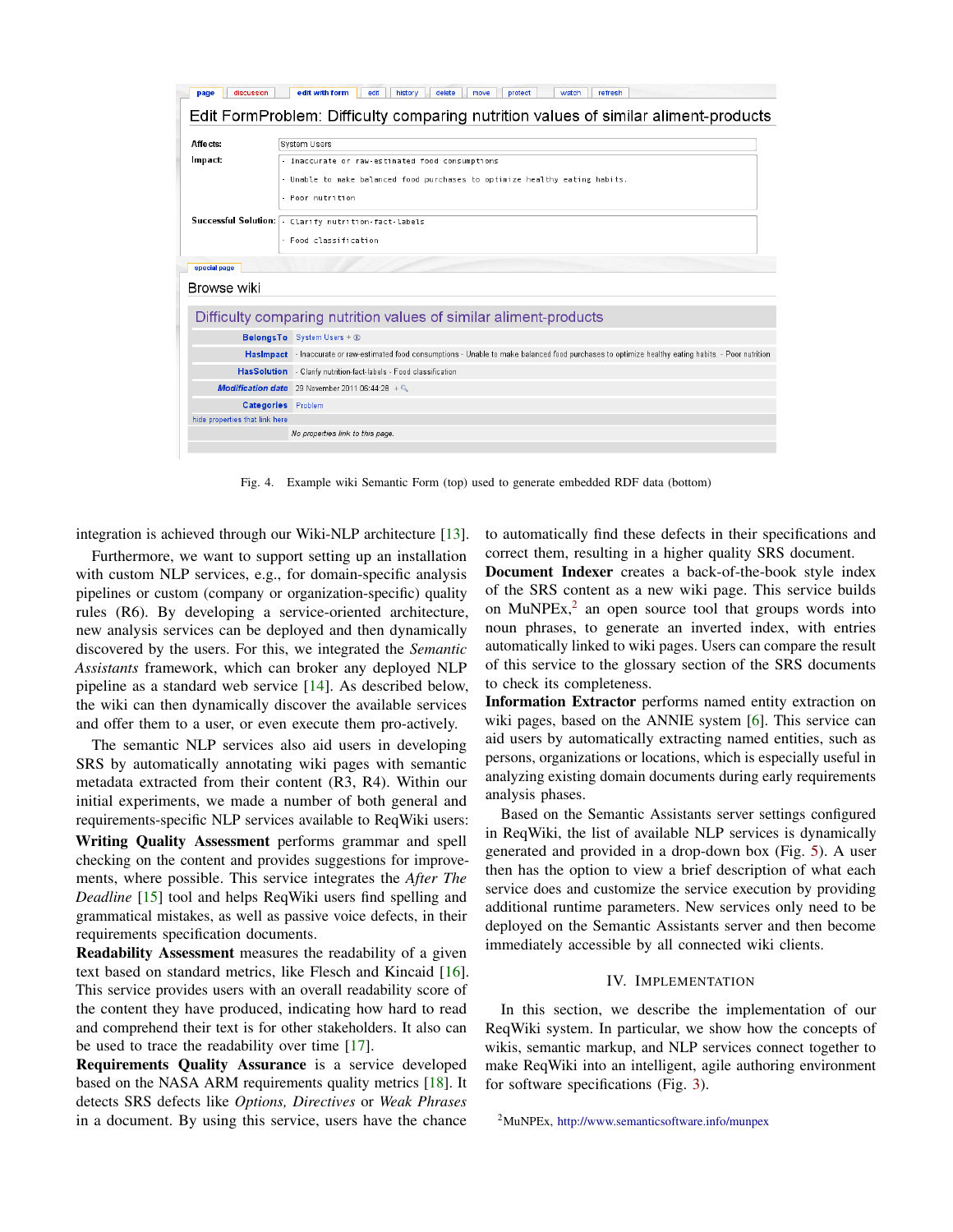

<span id="page-5-0"></span>Fig. 5. Selecting one of the available NLP services in ReqWiki

#### *A. Wiki Engine and Extensions*

ReqWiki is powered by the well-known MediaWiki<sup>[3](#page-5-1)</sup> engine, which allows additional functionalities to be added to its core engine by installing *extensions* (Fig. [1\)](#page-1-0). In ReqWiki, we use a number of these extensions to add semantic and NLP capabilities to its wiki engine: To provide semantic support, we integrated Semantic MediaWiki (SMW).<sup>[4](#page-5-2)</sup> This extension allows the ReqWiki content to be enriched with semantic metadata using the SMW syntax, queried with in-line queries, and exported in the RDF<sup>[5](#page-5-3)</sup> format. In order to reduce the learning curve for users when using ReqWiki, we also make use of the Semantic Forms<sup>[6](#page-5-4)</sup> extension, which allows them to enter and edit semantic wiki content using web forms, instead of working with raw markup. In addition, semantic forms allow users to create structured data with semantic markup by populating a predefined set of templates. NLP capabilities are provided to the MediaWiki engine through installing the Semantic Assistants extension, described in Section [IV-D.](#page-6-0)

#### *B. Semantic Markup and Forms*

In order to support the standard use case methodology and other artifacts from the UP [\[10\]](#page-9-9) (R7), we developed a number of semantic forms that support users in creating the main UP artifacts: *Vision Document, Supplementary Specification,* and the *Use Case* model [\[5\]](#page-9-4), while at the same time automatically creating the required semantic metadata. Particular care was taken to reflect the original UP templates in ReqWiki, so that software engineers familiar with these standard artifacts can adopt them immediately  $-$  see Fig. [6](#page-5-5) for a typical part of a word processor template and Fig. [4](#page-4-1) for its translation into Semantic Forms.

We associated the semantic forms and wiki templates with their corresponding concepts in our ontology (cf. Section [III-C1\)](#page-2-2) using semantic properties defined in ReqWiki. For example, according to our ontology, each *Goal* entity

<span id="page-5-2"></span><sup>4</sup>SMW, <http://semantic-mediawiki.org/>

in ReqWiki is related to one or more *Actor* instances by a *belongs to* object property. Therefore, whenever a goal instance is created using its corresponding semantic form, the resulting page contains semantic markup that relates the goal entity to the specified actor instances. Each field in the form is associated with a specific semantic property inside the wiki and once the data is saved, the input content is automatically enriched with semantic metadata using the SMW syntax. Moreover, for the form fields that are associated with a semantic property, the Semantic Forms extension also provides an auto-completion feature. For example, when a user is filling an actor field in the use case form, all the existing actor instances are queried inside ReqWiki and presented in a list format. This feature not only brings further convenience when using ReqWiki, but also prevents defects, like different spellings and punctuations, for the same concept.

#### *C. Templates and Queries*

To display the semantic form-generated data, we defined templates that format the content. As an example, the top half of Fig. [8](#page-7-0) shows part of a use case (UC) that was entered via a Semantic Form, including links to the semantic entities, like actors and stakeholders.

An important feature of the templates are embedded *queries* that help to keep the specification up-to-date, without any manual effort required by the user. As an example, the UP Supplementary Specification templates contain a number of traceability tables (cf. Section [III-C2\)](#page-3-1) that connect various

| The problem of                 | Difficulty comparing nutrition values of similar aliment-<br>products          |
|--------------------------------|--------------------------------------------------------------------------------|
| Affects                        | System Users                                                                   |
| The impact of which is         | - Inaccurate or raw-estimated food consumptions                                |
|                                | - Unable to make balanced food purchases to optimize<br>healthy eating habits. |
|                                | - Poor nutrition                                                               |
| A successful solution would be | - Clarify nutrition-fact-labels                                                |
|                                | - Food classification                                                          |

<span id="page-5-5"></span>Fig. 6. Original Word Processor Template Example

<span id="page-5-1"></span><sup>3</sup>MediaWiki, <https://www.mediawiki.org>

<span id="page-5-4"></span><span id="page-5-3"></span><sup>5</sup>Resource Description Framework (RDF), <http://www.w3.org/RDF/>

<sup>6</sup>Semantic Forms, [http://www.mediawiki.org/wiki/Extension:Semantic](http://www.mediawiki.org/wiki/Extension:Semantic_Forms) [Forms](http://www.mediawiki.org/wiki/Extension:Semantic_Forms)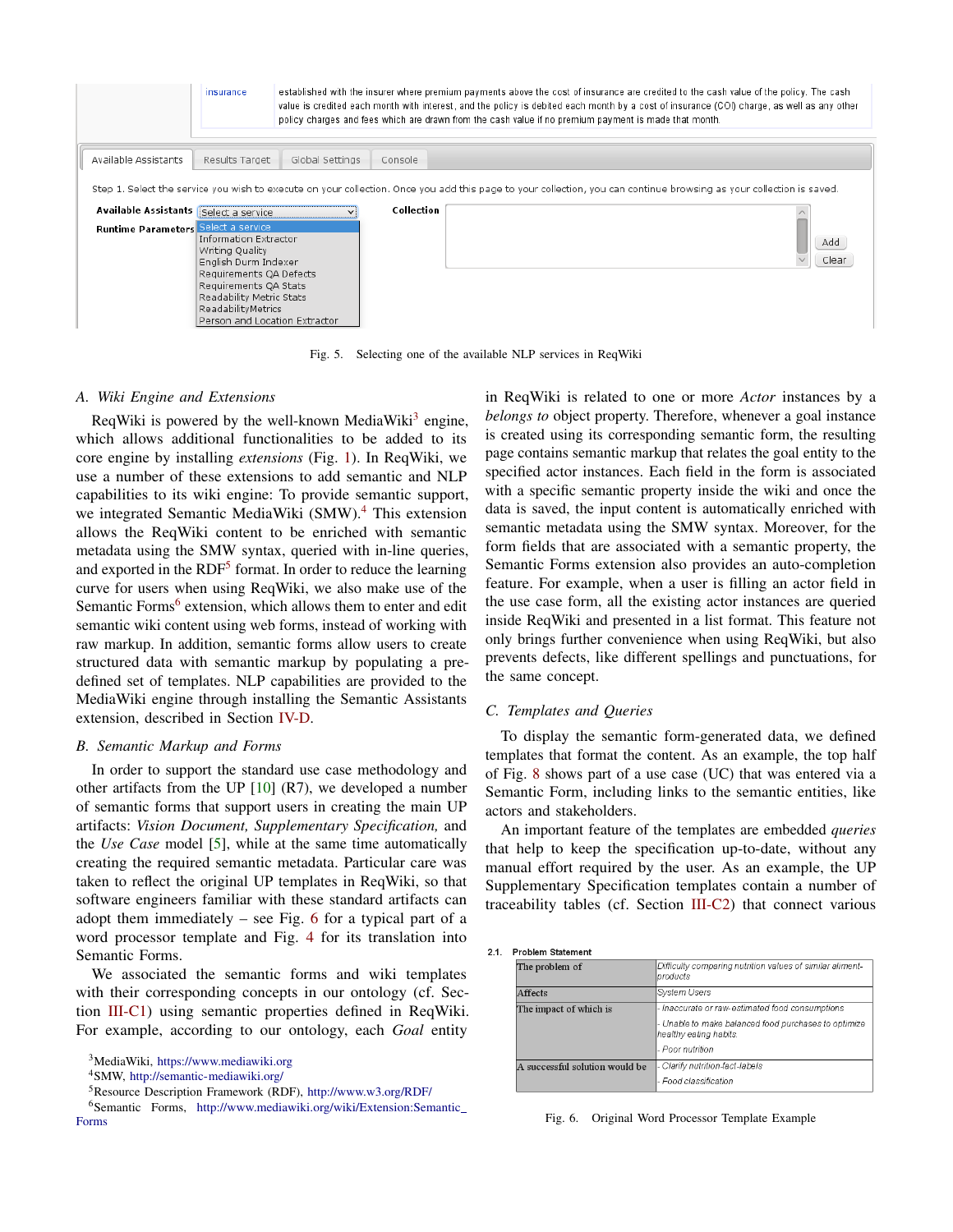| {{#ask: [[Category:Features]] |
|-------------------------------|
| ?BelongsTo=Need               |

- $3 \mid ? =$  Feature<br>4 | format= tabl
- $\begin{array}{cc} 4 & | \text{ format} = \text{table} \\ 5 & \} \end{array}$ 5 }}

#### **User Needs versus Features**

| <b>Need</b>                      | <b>Feature</b>                         |
|----------------------------------|----------------------------------------|
| Modify policy detail information | Alter policy information               |
| Modify policy detail information | Query the status of policy information |
| Alteration of unit link product  | Input conversion to unit investment    |
| Alteration of unit link product  | Modify conversion to unit investment   |
| Alteration of unit link product  | Query unit investment                  |
| Alteration of unit link product  | Query unit price                       |

<span id="page-6-1"></span>Fig. 7. Automatic traceability links in ReqWiki: Embedded SMW query (top) and resulting Feature-Need Table (bottom)

artifacts, e.g., user *needs* vs. system *features* [\[5\]](#page-9-4). We can automatically extract these relationships from the wiki's semantic data through an embedded query, as shown in Fig. [7.](#page-6-1) Therefore, traceability matrices that would have been manually created in traditional SRS documents can automatically be kept up-todate, since the queries are processed every time the page is requested.

#### <span id="page-6-0"></span>*D. Semantic Assistants*

NLP capabilities are provided in ReqWiki through the Semantic Assistants architecture [\[14\]](#page-9-13) as shown in Fig. [1.](#page-1-0) The Wiki-SA Connector [\[13\]](#page-9-12) is the main component that allows ReqWiki to invoke any arbitrary NLP service available in the Semantic Assistants NLP subsystem. Technically, the Wiki-SA Connector is a proxy server that uses a number of J2EE technologies to intercept the communication between ReqWiki and the Semantic Assistants web server. When the proxy is enabled on the wiki via the Semantic Assistants extension, all the service invocation requests are sent from ReqWiki to the Wiki-SA Connector component and the component in turn makes the actual service calls to the Semantic Assistants web server through the Semantic Assistants client-side abstraction layer. Eventually, the results of a service execution are transformed to wiki markup by the connector component and written back to the ReqWiki database.

As a proxy server, the Wiki-SA Connector also intercepts the communication between the ReqWiki engine and the user's browser. This means that once the proxy is requested by the user, the connector component retrieves the demanded wiki page from the ReqWiki database on behalf of the browser. Then, the proxy injects service inquiry and invocation capabilities into the page on-the-fly using JavaScript and sends it back to the user's browser. This approach creates the impression that the user is still using the native interface of the wiki, whereas the page is served by the proxy with the Semantic Assistants user interface depicted in Fig. [5,](#page-5-0) embedded at the bottom of the page.

The connection to the Wiki-SA Connector is made available in ReqWiki through an additional menu item that triggers a

request call to proxy the wiki page for the user. The new menu item is introduced to the underlying MediaWiki engine through a lightweight Semantic Assistants extension. In addition to the new menu in the wiki, the Semantic Assistants extension also introduces a number of predefined MediaWiki templates that are used to present various UP artifacts and the results retrieved from the NLP service invocations. Using templates in the wiki introduces uniformity and consistency for ReqWiki entities, in addition to providing a clear separation between the data and its view. Moreover, it bundles maintenance efforts and changes to the presentation of entities for ReqWiki in one place.

# V. APPLICATION

In this section, we describe the application of our ReqWiki system in a typical RE process. In order to use ReqWiki, a MediaWiki instance needs to be installed, along with the SMW and Semantic Forms extensions added to its engine. Semantic and NLP capabilities are then provided to the core engine by installing the Semantic Assistants extension. This extension will restructure the wiki navigation menu and import the toplevel pages, the semantic forms and the semantic property pages to the wiki repository.

# *A. Writing a specification with ReqWiki*

In the current default installation, ReqWiki features three top-level wiki pages that are considered the entry points to the SRS documentation platform. They have been designed to guide stakeholders through the RE process (Fig. [3\)](#page-3-0). For each top-level page, a corresponding "talk" page – provided by the MediaWiki engine – is also available for users to discuss contradictory ideas and leave notes for other stakeholders. The top-level pages are as follows:

- A *Vision* page to define the product position, stakeholders, assumptions, dependencies, needs, and features;
- a *Use Case* page to define actors, goals, and use cases;
- a *Supplementary Specification* page to define functional and non-functional requirements, standards, legal notes, test cases and traceability links.

Each of these top-level pages is divided into multiple sections. Users can manually edit the static sections content, such as the introduction to the SRS document. The dynamic sections, on the other hand, are populated by the pre-defined queries embedded in the page markup every time the page is requested by a user. This way, it is ensured that the top-level pages are always presenting the latest state of a ReqWiki's content. In addition, a list of user-defined terms is automatically generated at the bottom of all three top-level pages and presented as a glossary to aid users in reflecting about the correct usage of the terms. The presence of this feature in ReqWiki helps to establish a common language among stakeholders and promotes consistency.

Each entity in ReqWiki, like a use case description, is uniquely identified by a URI in the system and can be retrieved via its title or the full-text search feature that the MediaWiki engine offers. At this point, users can start defining entities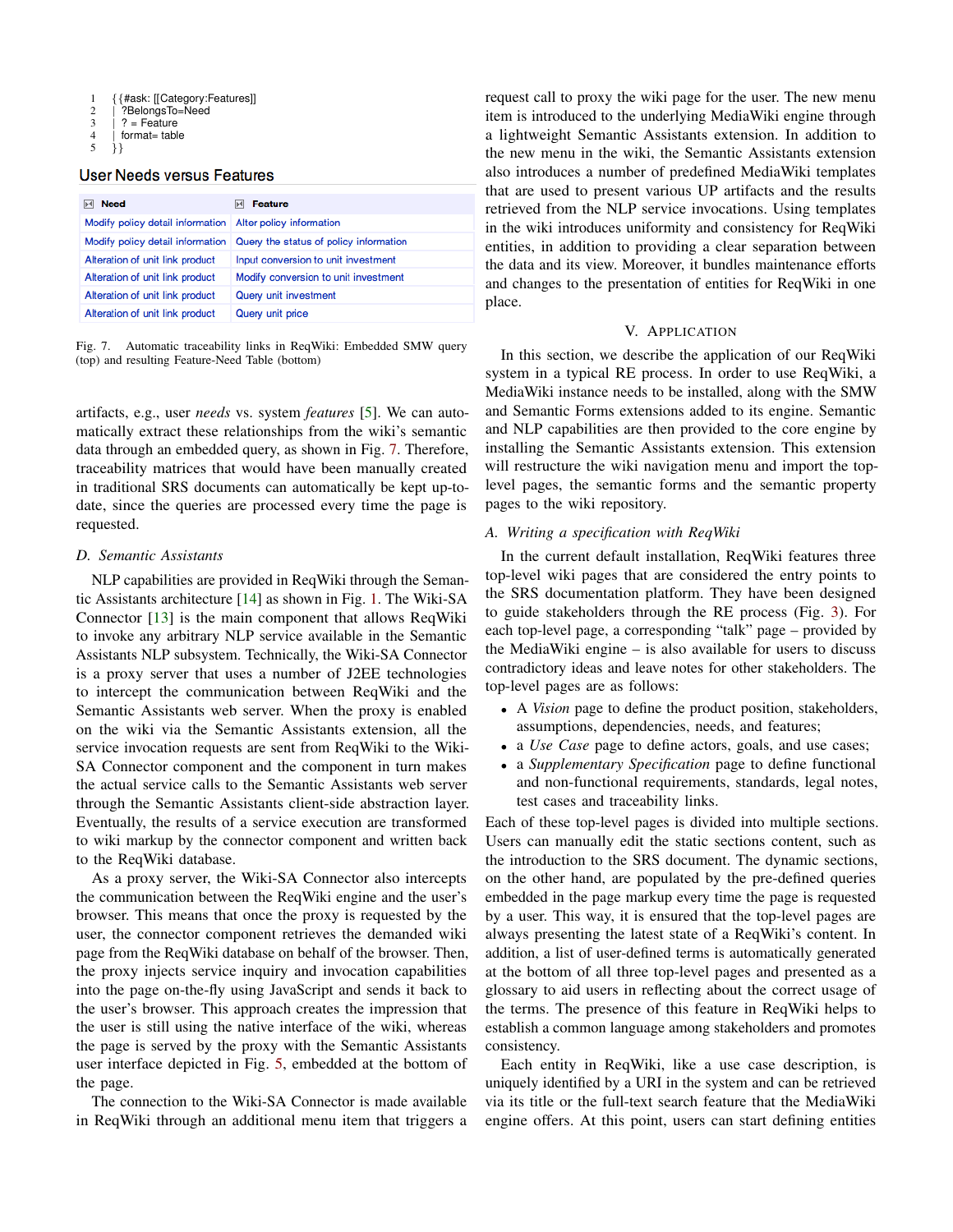# UC/Manage Tasks

| Description                                                                   |                                                               | The manager receives a customer service request. The manager directs the operation for creating, updating,<br>deleting and querying a task. Some operations use either the automatic or manual task assignation<br>functionality that were defined in the Supplementary Specification document. |     |                  |                                                                         |     |  |                                                                                                |  |  |  |
|-------------------------------------------------------------------------------|---------------------------------------------------------------|-------------------------------------------------------------------------------------------------------------------------------------------------------------------------------------------------------------------------------------------------------------------------------------------------|-----|------------------|-------------------------------------------------------------------------|-----|--|------------------------------------------------------------------------------------------------|--|--|--|
| l evel                                                                        |                                                               | user-goal                                                                                                                                                                                                                                                                                       |     |                  |                                                                         |     |  |                                                                                                |  |  |  |
| <b>Primary Actor</b>                                                          |                                                               | A / Manager                                                                                                                                                                                                                                                                                     |     |                  |                                                                         |     |  |                                                                                                |  |  |  |
| <b>StakeHolders</b>                                                           |                                                               | Manager, Senior technician, Junior technician                                                                                                                                                                                                                                                   |     |                  |                                                                         |     |  |                                                                                                |  |  |  |
| <b>Pre-Conditions</b>                                                         |                                                               | The manager must be identified and authenticated in the application.                                                                                                                                                                                                                            |     |                  |                                                                         |     |  |                                                                                                |  |  |  |
| <b>Success end</b><br>condition                                               |                                                               | The task is created and assigned to the technicians with status Assigned. The tasks is updated and<br>assigned to the technicians with status Assigned. The task is queried. The task is deleted. The system logs.                                                                              |     |                  |                                                                         |     |  |                                                                                                |  |  |  |
| Failure end<br>condition                                                      |                                                               | The task is created with status Submitted. The task is updated with status Submitted. The task is not<br>deleted.                                                                                                                                                                               |     |                  |                                                                         |     |  |                                                                                                |  |  |  |
| Features                                                                      |                                                               | Manage Task                                                                                                                                                                                                                                                                                     |     |                  |                                                                         |     |  |                                                                                                |  |  |  |
|                                                                               | R <b>eadabilityMetrics</b> on UC/Manage Tasks (View) <i>@</i> |                                                                                                                                                                                                                                                                                                 |     |                  |                                                                         |     |  |                                                                                                |  |  |  |
| Content                                                                       |                                                               |                                                                                                                                                                                                                                                                                                 |     | Type             | <b>Start</b>                                                            | End |  | <b>Features</b>                                                                                |  |  |  |
| The tasks is updated and assigned to the<br>technicians with status Assigned. |                                                               |                                                                                                                                                                                                                                                                                                 |     | Passive<br>Voice | 686                                                                     | 760 |  | . The sentence has been detected as passive and<br>can be improved by changing the verb phrase |  |  |  |
|                                                                               | Writing Quality on UC/Manage_Tasks (View) &                   |                                                                                                                                                                                                                                                                                                 |     |                  |                                                                         |     |  |                                                                                                |  |  |  |
| Content                                                                       | Type                                                          | <b>Start</b>                                                                                                                                                                                                                                                                                    | End |                  | <b>Features</b>                                                         |     |  |                                                                                                |  |  |  |
| The tasks is                                                                  | Grammar                                                       | 686                                                                                                                                                                                                                                                                                             | 698 |                  | problem: Wrong Auxiliary Verb<br>$\blacksquare$ suggestion: The task is |     |  |                                                                                                |  |  |  |

<span id="page-7-0"></span>Fig. 8. Results from the NLP services 'Readability Metrics' and 'Writing Quality' executed on a use case, stored inside a ReqWiki page

like actors or goals, by clicking on the provided links in the top-level pages. For example, in the *Use Case* page, a user can define a new use case description by clicking on the "Create a use case" link. The link takes the user to the corresponding semantic form to define use case attributes, such as *actors* or *main success scenario*. Once the user saves the form, a new page with the use case description is created in the wiki and the user input data embedded in the pre-defined ReqWiki template for a use case is stored in the generated page. The new page is automatically annotated with semantic metadata, so when the user navigates back to the top-level *Use Case* page, he will see the new use case in a table that is generated by the in-line query embedded in the page.

# *B. Invoking NLP Services*

In order to perform an NLP analysis, like quality assessment, on the SRS content, a user first clicks on the 'Semantic Assistants' link in the wiki menu (Fig. [3,](#page-3-0) left). This interaction triggers the proxy to inject the NLP interface to the user's browser so that he can select a service to invoke on the ReqWiki content (Fig. [5\)](#page-5-0). Additionally, the user can choose a place for the results to be written. Optionally, using the collection feature in the Semantic Assistants NLP user interface, the user can browse to other pages of the wiki, add them to his collection, and invoke a service on all of them at once. When the service execution is completed, the NLP service results are inserted into their corresponding ReqWiki templates and stored in the user's place of choice.

Fig. [8](#page-7-0) shows the results of the *Readability Metrics* and *Writing Quality* services invoked on a use case description page in the wiki. The results show the defects of different types (Grammar and Passive Voice) found by the NLP service and their exact start and end offsets in the text. Also, where available, suggestions are provided to the user on how to correct the defect found by the pipelines.

Fig. [9](#page-7-1) is an example of the output from the *Document Indexer* service, which creates a book-of-the-book style index of SRS content. This is especially useful in early phases of RE, e.g., to analyze existing domain-specific documents.

#### VI. EVALUATION

We conducted a case study to evaluate our ReqWiki system along two dimensions, namely, *usability* and *effectiveness*. For both studies, a total of 22 students from one undergraduate and one graduate level software requirements engineering course

|                                                                 | discussion<br>edit<br>history<br>delete<br>watch<br>refresh<br>page<br>move       |
|-----------------------------------------------------------------|-----------------------------------------------------------------------------------|
| REQ                                                             | English Durm Indexer                                                              |
| WiKi                                                            |                                                                                   |
|                                                                 | activity<br>1. Introduction                                                       |
|                                                                 | amount 1. Introduction                                                            |
| navigation                                                      | appendix<br>9. Glossary                                                           |
| · Main page<br>Recent changes<br>- Help                         | application<br>1. Introduction<br>9. Glossarv<br>many<br>1. Introduction<br>other |
| documents                                                       | availability<br>9. Glossary                                                       |
| - Vision<br><b>u</b> Use Case                                   | belongsto<br>1. Actor-Goal List<br>1. Actor-Goal List<br>Goal                     |
| <b>Supplementary</b><br><b>Specification</b>                    | <b>bulk</b><br>9. Glossary                                                        |
| toolbox                                                         | capability 9. Glossary                                                            |
| . What links here<br>Related changes                            | capture<br>Supplementary Specification<br>9. Glossary                             |
| · Upload file<br><b>Special pages</b>                           | case<br>9. Glossary<br>use                                                        |
| · Printable version                                             | category<br>9. Glossary 1. Actor-Goal List 1. Introduction                        |
| <b>B</b> Permanent link<br><b>Semantic</b><br><b>Assistants</b> | cycle<br>1. Introduction<br>task                                                  |
| <b>Browse</b>                                                   | 9. Glossary<br>data                                                               |
| properties                                                      | date<br>9. Glossarv                                                               |

<span id="page-7-1"></span>Fig. 9. NLP-generated 'back-of-the-book index'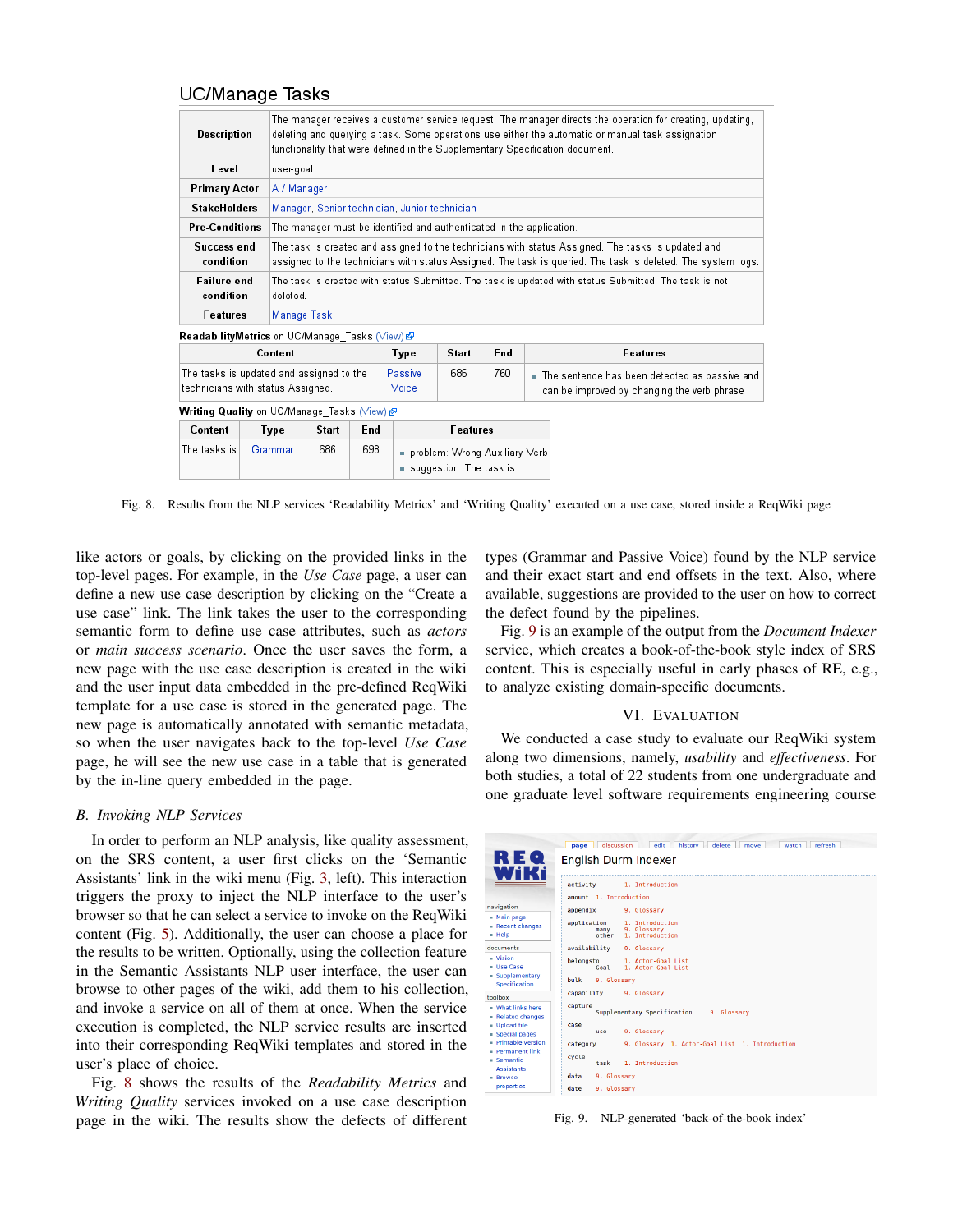

<span id="page-8-0"></span>Fig. 10. Sample question from the user study

were teamed up in groups of two to collaboratively create SRS documents of a hypothetical software project using ReqWiki.

The main question in usability evaluation was to see if users with fair or no background knowledge about NLP can leverage ReqWiki's NLP capabilities. After being introduced to ReqWiki and its semantic capabilities, the users developed their first artifacts (Vision document). The participants were then introduced to NLP services, which were deployed throughout the study. At the end of the course, we provided students with a web-based anonymized questionnaire, in which we explicitly asked them about their background knowledge in the field of NLP (see Fig. [10\)](#page-8-0) and how easy to use they found the Semantic Assistants interface in ReqWiki to use, from a Likert-scale of *Very Easy* to *Very Difficult*.

Fig. [11](#page-8-1) presents the results gathered from the students' feedback. As can be observed, 72% of the students with no previous background knowledge of NLP, 40% with mere textbook background knowledge, and 50% with professional experience in the field of NLP found the ReqWiki interface *Very Easy* or *Easy* to use, followed by an average of 40% to be *Neutral*. This corroborates our hypothesis that users do not require background knowledge in NLP to make use of sophisticated semantic support, provided that it is offered through an intuitive interface.

For the effectiveness evaluation of ReqWiki, we examined the impact of the integration of NLP capabilities on the quality of the developed SRS. Once the data was entered into the wiki and related pages were cross-linked, students were asked to perform a manual quality assessment of their SRS documents to correct defects, such as weak phrases or passive voice. When the documents were submitted to markers, we counted the number of defects that were missed by students in their documents. For the second revision, we deployed the Semantic Assistants services on their wiki systems and asked them to perform an additional quality assessment, taking the suggestions of the analysis services as provided in the wiki interface into account. Eventually, after the submission of the second revision, the markers again counted the number of defects remaining in



<span id="page-8-1"></span>Fig. 11. Level of NLP background knowledge versus ReqWiki usability



<span id="page-8-2"></span>Fig. 12. Comparison of the average number of defects found in SRS documents in two revisions, without (left) and with (right) NLP service support

the students' SRS document. Fig. [12](#page-8-2) shows a comparison of the average number of defects found in students' assignments, comparing the manual approach with our NLP services. As can be seen from Fig. [12,](#page-8-2) using NLP services for quality assessment purposes significantly reduced the average number of defects, thus helping to improve the quality of SRS documents.

A threat to the external validity of our findings is related to conducting an experiment with students and generalizing it to actual software engineers working in industry. To mitigate this effect, we intentionally included graduate students in addition to the undergraduates, since most of our graduate students either have industrial experience or are working in the software industry while studying part-time. In our results, both groups performed similar with respect to defect reduction, which indicates that ReqWiki usage benefits software engineers independent of their background. Another fact posing a threat to our methodology is the lack of a control group in our experiment, i.e., enabling the NLP services for only half of the students and comparing the results to the control group. This threat was inevitable in our experiment, since all the students must have had access to the same resources to ensure fairness in grading of their assignments.

#### VII. RELATED WORK

Using wikis for RE has been the subject of a number of studies. Decker et al. [\[11\]](#page-9-10) are among the first to demonstrate wiki capabilities as an asynchronous collaborative tool to support active stakeholder participation in RE, by contrasting it to plain office suites and dedicated RE tools. They introduce the Software Organization Platform (SOP) wiki, which is based on the MediaWiki engine and has an underlying document structure compliant with Cockburn's templates [\[4\]](#page-9-3).

With the introduction of semantic capabilities to wiki engines, numerous semantic engines have been tailored for RE purposes to promote shared and unambiguous understanding of requirements among stakeholders. Semantic wikis allow annotations to be added to wiki pages and stored in a knowledge base or connected to background ontologies, making the inherent structure of a wiki accessible for machines. The semantic annotations are then used for formalizing and reasoning [\[19\]](#page-9-18) on the requirements. WikiReq [\[20\]](#page-9-19) is a semantic wiki that exploits the Semantic MediaWiki engine to manage software